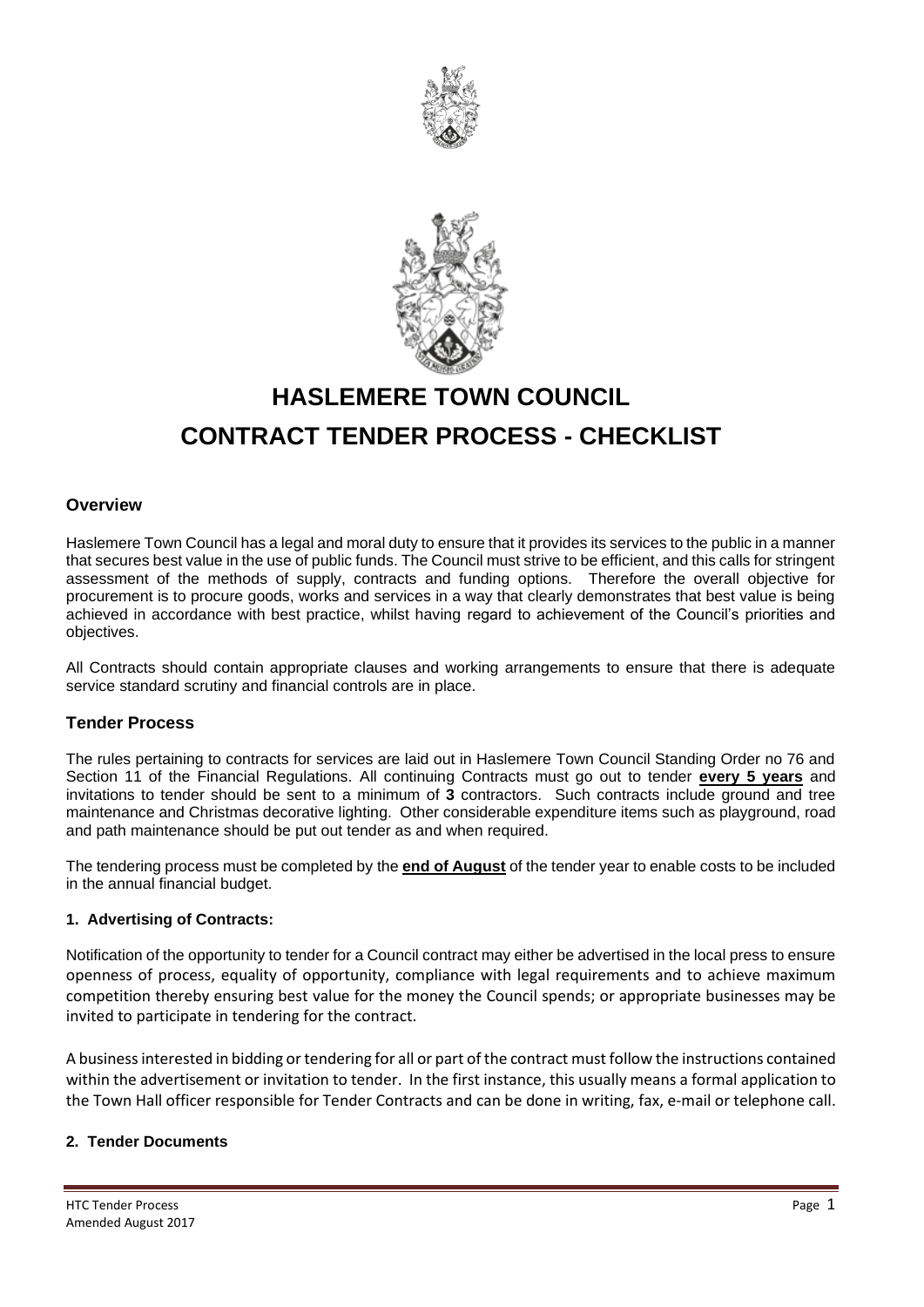

Upon receipt of interest to tender for the Contract, the applicant business will be sent the following documents:-

- 1. A covering letter which specifies the timing and manner of the tendering process i.e. required format, submission deadline, tender evaluation process etc.
- 2. Contract Procedure Rules
- 3. Contract specifications including any maps if appropriate.
- 4. Unique pre-addressed Tender Return envelope

# **3. Tender Evaluation**

- 1. The tenders should be opened at the specified time and date and in the presence of the designated Town Hall Officer and Chair of the relevant Council committee or the Mayor.
- 2. Returned tenders will be evaluated against the pre-determined criteria.
- 3. Evaluation will focus on examining how the tender proposals will deliver the 'best value/practice' which is defined as the optimum combination of costs and quality to meet the Council's requirements.
- 4. The successful tenderer should be notified by email or in writing.
- 5. Those bidders that are unsuccessful should not be advised of the tender result until the Contract has been signed with the successful tenderer.

### **4. Debriefing**

Within the limits of commercial confidentiality the Council should always endeavour to offer unsuccessful bidders' feedback to find out why their bid has failed.

This information can be used to help with any future bids; being unsuccessful in one contract does not mean that the company will be unsuccessful in the future.

The Council should encourage competition and welcome bids from both new and established suppliers.

# **5. Contract Performance**

The Council should ensure that contractors are fully aware of the requirements of the Council's contracts. To this end, pre-tender discussions with potential service providers regarding the contract should be encouraged.

The Council's contractors are monitored to assess their compliance with the requirements set out in the contract documentation. Contract conditions will be strictly applied.

The Council should continuously strive to improve its own performance and it expects its contractors to do the same.

In 2016 it was agreed that a check-box for each stage of the process of any tender should be signed off by the appropriate Committee Chairman to ensure that proper process has been followed. The checkbox can be found as an appendix to this document.